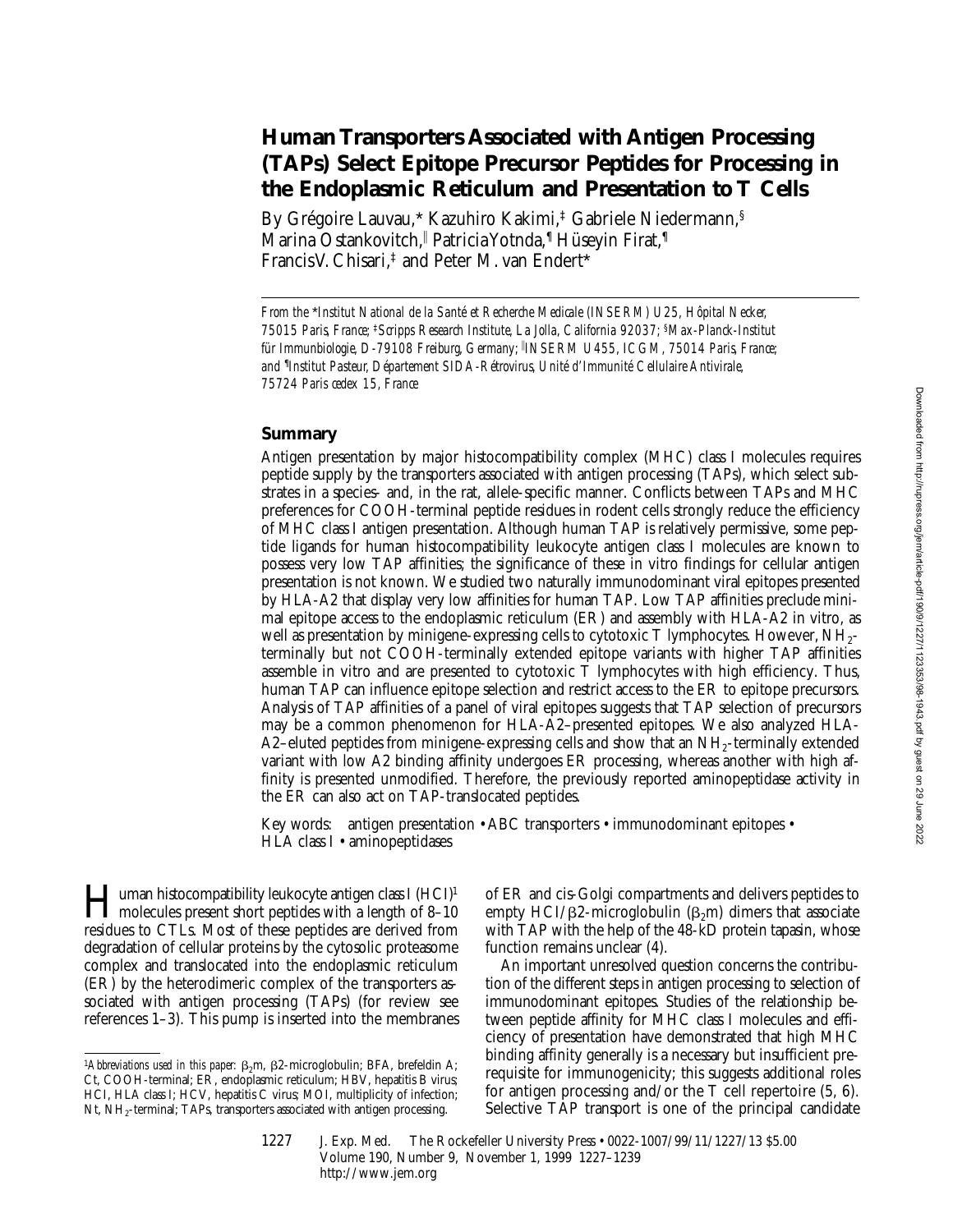mechanisms for epitope selection during processing. The principles of peptide selection by rodent and human TAP transporters have been studied in detail using two in vitro assays (7, 8). TAP transporters display species- and (in the rat) allele-specific substrate selectivities, the level of which is highest for murine TAP and rat TAP1-TAP2<sup>b</sup> complexes and significantly lower for human TAP; TAP selects substrates according to the COOH-terminal (Ct) residue followed by the three  $NH_2$ -terminal (Nt) residues (7–9).

The significant potential impact of TAP selectivity on antigen presentation was first demonstrated by Powis et al., who studied rat cells expressing TAP transporters and MHC class I molecules with incompatible preferences for Ct peptide residues (10). This conflict impairs efficiency of antigen presentation so significantly that incompatible TAP/MHC combinations do not occur naturally in rat strains that have not been selected for recombined MHC regions (11). Peptide selection by murine TAP can also affect antigen presentation, as shown recently by Yellen-Shaw et al. (12); in this case, TAP selection was unfavorable for peptides with Ct residues that are not preferred by murine MHC class I molecules, confirming the absence of conflicting TAP and MHC preferences in naturally selected rodent strains. Interestingly, detection of peptide selection by TAP required limitation of minigene expression, demonstrating that low TAP affinities could be overcome by abundant peptide levels in the cytosol (12).

Human TAP transporters are more permissive than murine or rat TAP-B transporters and accept peptides with all Ct residues generally found in HCI-binding peptides, albeit with different efficiencies (9, 13). Nevertheless, variations of the three Nt and the Ct peptide residues that together determine peptide affinity for TAP can cause dramatic differences in peptide affinity for TAP (8, 9). As human TAP preferences are much more compatible with those of some HCI alleles such as HLA-B27 than those of others such as HLA-A2, potential ligands for some HCI molecules frequently possess low TAP affinities (14). The biological consequences of this phenomenon, and more generally those of human TAP selectivity, have so far not been investigated. Several scenarios may account for efficient HCI-mediated presentation of peptides with very low TAP affinities and for efficient antigen presentation by HCI alleles that prefer ligands with low TAP affinities. First, high cytosolic concentrations of peptides with low TAP affinities may overcome inefficient TAP transport, as indeed has been demonstrated in the murine experimental system cited above (12). Second, HCI alleles with poorly TAP-adapted peptide preferences may present a smaller array of epitopes due to inefficient TAP-mediated ER access for numerous potential ligands. Finally, these alleles may frequently present peptides that enter the ER as precursors with higher TAP affinities and are then processed to the final epitope within the ER. We and others have previously found circumstantial in vitro evidence consistent with the latter hypothesis: in TAP binding (8) as well as transport (15) assays, extended precursors of some epitopes with low TAP affinities were found to possess higher TAP affinities. However, neither lack of epitope presentation due to low affinity for human TAP nor reconstitution of epitope presentation due to ER entry of precursors with higher TAP affinities has so far been demonstrated in cellular assays. Given the exquisite sensitivity of epitope recognition by CTLs and the phenomenon of a relatively low threshold for efficient antigen processing (16), it can be argued that even extremely inefficient TAP transport, as observed in in vitro assays, may be sufficient for epitope presentation (17).

The hypothesis of epitope precursor transport as a rescue pathway for poor TAP/MHC coordination or as a way of increasing the variety of HCI-presented peptides implies an efficient mechanism for peptide adaptation to MHC class I binding requirements in the ER. Although ER peptidases involved in maturation of antigenic peptides have not been identified, available evidence indicates that antigenic peptides can be modified by an aminopeptidase activity, whereas COOH terminals cannot be modified in the ER (10, 18, 19). This conclusion is based on experiments in which expression of signal peptide–coupled protein fragments or epitope precursors in TAP-deficient APCs resulted in efficient release and presentation of epitopes (19–21). Epitopes can also be liberated by an aminopeptidase activity from the COOH terminus of the type 2 transmembrane protein Jaw 1 (22). Nt trimming of epitopes in the ER is consistent with the capacity of TAP to transport long peptides (8, 23) and with observations suggesting that the proteasome very often generates the COOH terminals and frequently, but not always, the  $NH<sub>2</sub>$  terminals of MHC class I–presented epitopes (24).

Even though there is clear evidence for an aminopeptidase activity in the ER, some observations suggest that its efficiency may be limited or that it may not act on all peptide–MHC complexes. A subset of cell surface HLA-B27 molecules present long peptides unlikely to have been subjected to a peptide maturation mechanism (25). Moreover, a recent analysis of peptide assembly with HLA-B27 in tapasin-deficient cells suggests that tapasin may be important for optimization of HCI-presented peptides (26). Because evidence for Nt epitope maturation in the ER was obtained using signal peptide–coupled epitopes and because it is not known whether such epitopes assemble with HCI molecules in tapasin-associated loading complexes, processing of signal peptide–coupled epitopes may not fully reflect that of TAP-transported peptides. The finding that most signal sequence–derived peptides eluted from HLA-A2 in TAPdeficient cells are longer than the standard 8–10 residues (27) is compatible with the hypothesis that HCI ligands from this alternative source may not be subjected to the same editing mechanisms as TAP-supplied peptides. Thus, although most authors agree that available evidence renders Nt ER processing of TAP-transported peptides likely (1, 3, 18), it is important to provide direct evidence for this suggestion; no example of ER processing of a TAP-transported peptide has been provided as yet.

We have studied biological effects of the selectivity of human TAP and potential peptide processing in the ER in the models of two naturally immunodominant viral epitopes presented by HLA-A2. We find that the selectivity of human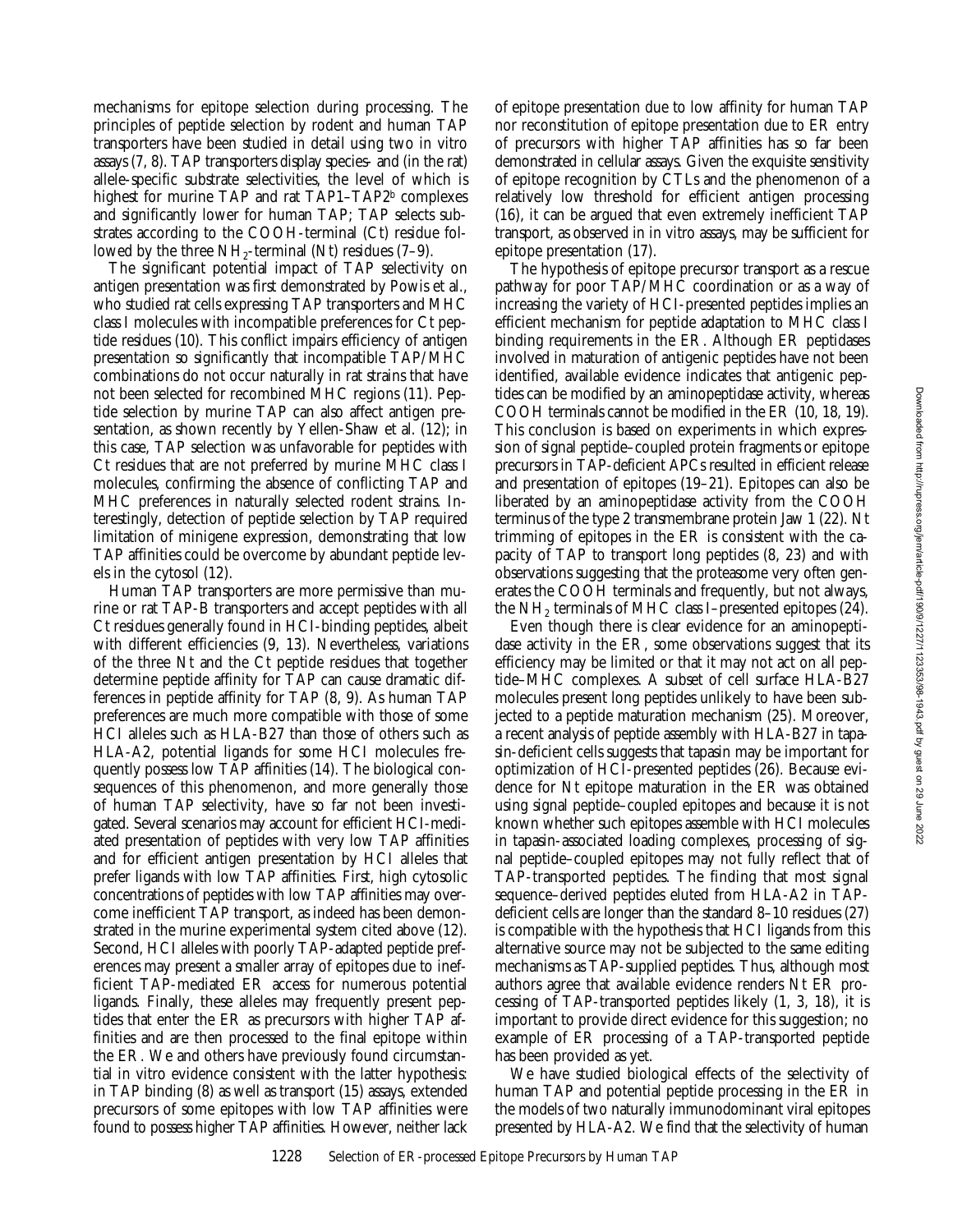TAP complexes effectively precludes presentation of these short epitopes expressed as minigenes in the cytosol and favors ER access of longer precursor peptides. As revealed by analysis of HLA-A2–eluted peptides, TAP-transported precursors with low HCI binding affinity can undergo rapid and complete processing in the ER.

## **Materials and Methods**

#### *Peptides, Antibodies, and Cell Lines*

The panel of HLA-A2 binding peptides derived from hepatitis B virus (HBV) and hepatitis C virus (HCV) sequences has been described previously (28, 29). Peptide HBV pol 575-83 (FLLSLGIHL) and its variant 573-83, HBV core 18-27 (FLPSDFFPSV) and its variants 17-27 and 18-28, reporter peptides HLTV-I tax 11-19 (LLFGYPVYV), HIV gag 77-85 (SLYNTVATL), R-9-L (RRY-NASTEL), R-10-T (RYWANATRST), S-9-R (SRYWAIRTR), S-11-R (SRYWNATIRTR), and F-10-V (FLPSDYFPSV) were all obtained .96% pure from Genosys*.* HBV epitope variants pol 575-87, 573-87, and core 17-28 were synthesized with  $>95\%$  purity by the peptide synthesis facility of the Scripps Research Institute.

Hybridomas BB7.2 with specificity for HLA-A2 and IVD12 recognizing HLA-DQ were purchased from American Type Culture Collection (ATCC). HLA-A2–expressing B cells used in this study were provided by the Centre pour l'Etude du Polymorphisme Humain (Paris, France) or A. Toubert (Hôpital St. Louis, Paris, France) and included homozygous lines Jesthom and JY and mutant line T2. RMA-S cells transfected with "HHD"  $HLA-A2/K<sup>d</sup>$  molecules were grown with 1 mg/ml gentamycin and  $10^{-5}$  M  $\beta$ -ME as described (30).

#### *TAP Peptide Binding Assay*

Peptide binding to human TAP complexes was measured as described (8) using reporter peptide R-9-L at 300 nM.

#### *Translocation Assays*

Human B cell lines were washed once in translocation buffer (130 mM KCl, 10 mM NaCl, 1 mM CaCl<sub>2</sub>, 2 mM EGTA, 2 mM MgCl<sub>2</sub>, 2 mM dithiothreitol, and 5 mM Hepes, pH 7.3) and permeabilized for 5 min at 37 $^{\circ}$ C with 1 IU/ml streptolysine O before addition of reporter and competitor peptides and ATP (2 mM). After incubation for 20 min at  $37^{\circ}$ C, cells were lysed by addition of 800  $\mu$ l cold lysis buffer (500 mM NaCl, 50 mM Tris, 5 mM  $MgCl<sub>2</sub>$ , and 1% Triton X-100, pH 7.4) with a cocktail of protease inhibitors. After a 30-min incubation on ice, lysates were clarified by centrifugation at 15,000  $g$  for 10 min at  $4^{\circ}$ C, and supernatants were recovered for affinity purification of HLA-A2 molecules or glycosylated peptides.

*Transport of Peptides with Glycosylation Acceptor Sequence.* These assays were carried out as described by Neefjes et al. (31) using  $1.5 \times 10^6$  cells in a volume of 100  $\mu$ l and 160 nM iodinated reporter peptide. Reporter peptides R-10-T or S-11-R were used. Glycosylated reporter peptides were recovered by 2-h incubations of cleared supernatants with  $100 \mu$ l Con A–Sepharose beads at  $4^{\circ}$ C. Beads were washed four times with assay buffer before counting of bound radioactivity. 100% accumulation corresponded to  $\sim$ 15,000 cpm.

*Transport of Peptides Binding to HLA-A2.* Based on published methods (32),  $5 \times 10^6$  B cells/sample in 300 µl buffer with 130 nM reporter peptide were used. Reporter peptide S-9-L was used in TAP-proficient cells, and L-9-V was used in TAP-deficient cells. For TAP-independent peptide translocation, no ATP was added.

After the incubation period, cells were pelleted to remove excess reporter peptide, washed in 800 µl buffer, and lysed. HLA-A2 molecules were then immunoprecipitated for 20 min  $(4^{\circ}C)$  with 10  $\mu$ g mAb BB7.2 preadsorbed on 15  $\mu$ l protein A–Sepharose beads. 100% accumulation corresponded to  $\sim$ 15,000 cpm.

Peptides were iodinated by the chloramin T method using 12 nmol peptide, 0.5 mCi 125I, and 0.5 mg/ml chloramin T (Merck) for peptides F-10-V, S-9-L, and L-9-V. For R-9-L, R-10-T, and S-11-R peptides, 1 mCi <sup>125</sup>I and 2 mg/ml chloramin T were used. Free iodine was removed on Sephadex G10 columns. For peptides S-9-L and L-9-V, 30% dimethylformamide was added to PBS labeling buffer. Specific activity of iodinated peptides was between 2.5 and  $6 \times 10^4$  cpm/pmol.

In competition experiments, cpm corresponding to 50% inhibition of specific peptide binding to TAP or of accumulation of glycosylated or A2-bound peptide in the ER was determined graphically as described (8). Nonspecific binding, i.e., binding of iodinated peptide to control TAP1 microsomes, or peptide recovered upon incubation of Con A or BB7.2 beads with lysates of nonpermeabilized cells was  $<2\%$  of specific binding in the absence of competitor unless indicated otherwise.

#### *Purification of HLA-A2 Molecules*

Purified mAb BB7.2 (or glycine at 10 mM) was coupled to cyanobromide-activated Sepharose 4B beads at a ratio of 7.5 mg mAb/ml resin.  $3 \times 10^9$  Jesthom cells were lysed for 1 h at 4<sup>o</sup>C in 60 ml lysis buffer containing 50 mM Tris, pH 7.4, 150 mM NaCl, 1% Triton X-100, and a cocktail of protease inhibitors. Clarified lysate was precleared by incubation with 900  $\mu$ l glycine– Sepharose beads for 3 h and incubated overnight at  $4^{\circ}$ C with 175  $\mu$ l BB7.2–Sepharose (corresponding to 1.3 mg mAb). Beads were washed with a series of cold lysis buffers (5 ml each, with 0.1–0.5% Triton X-100) with pH 7.4, pH 8, and pH 9, and, finally, once with 1.8 ml of 250 mM NaCl, 0.1% Triton X-100, and 10 mM Tris, pH 9. HLA-A2 molecules were eluted twice with 500  $\mu$ l of 50 mM triethanolamine, 150 mM NaCl, and 0.1% SDS, pH 11.5, and immediately neutralized by addition of 150  $\mu$ l of 1 M Tris, pH 6.8. Eluates were dialyzed against PBS buffer containing 0.05% Triton X-100. HLA-A2 concentration in eluates was quantified in Coomassie-stained SDS-PAGE gels.

#### *HLA-A2 Peptide Binding Assay*

To measure peptide binding to HLA-A2, we developed an assay derived by modification of published procedures (33, 34). 350 ng of HLA-A2 was incubated in a total volume of  $20 \mu$ I PBS with 0.05% Triton X-100 and protease inhibitors with 0.5  $\mu$ g human  $\beta_2$ m, 3  $\mu$ l iodinated reporter peptide F-10-V, and competitor peptides. After incubation for 2 d at 25°C, HLA-A2 molecules were separated from free peptide by size exclusion chromatography on Biogel P-30™ spun columns (Bio-Rad Labs.) equilibrated in PBS buffer containing 0.5% Triton X-100. Cpm eluting in the void volume corresponded to HLA-A2–bound peptide and was corrected by subtracting cpm leaking through columns loaded with peptide only. In the absence of competitor peptides,  $\sim$ 40,000 cpm reporter peptide bound to HLA-A2 molecules.

# *CTLs*

Three approaches were used to generate CTL lines specific for HBV epitopes: human lines primed in vitro, lines from HBV patients, and lines from HLA-A2–transgenic mice. A total of nine independent CTL lines was used for experiments shown and/or referred to in this paper: for HBV pol 575-83, two lines from in vitro immunization, and one from a patient; for HBV core 18-27,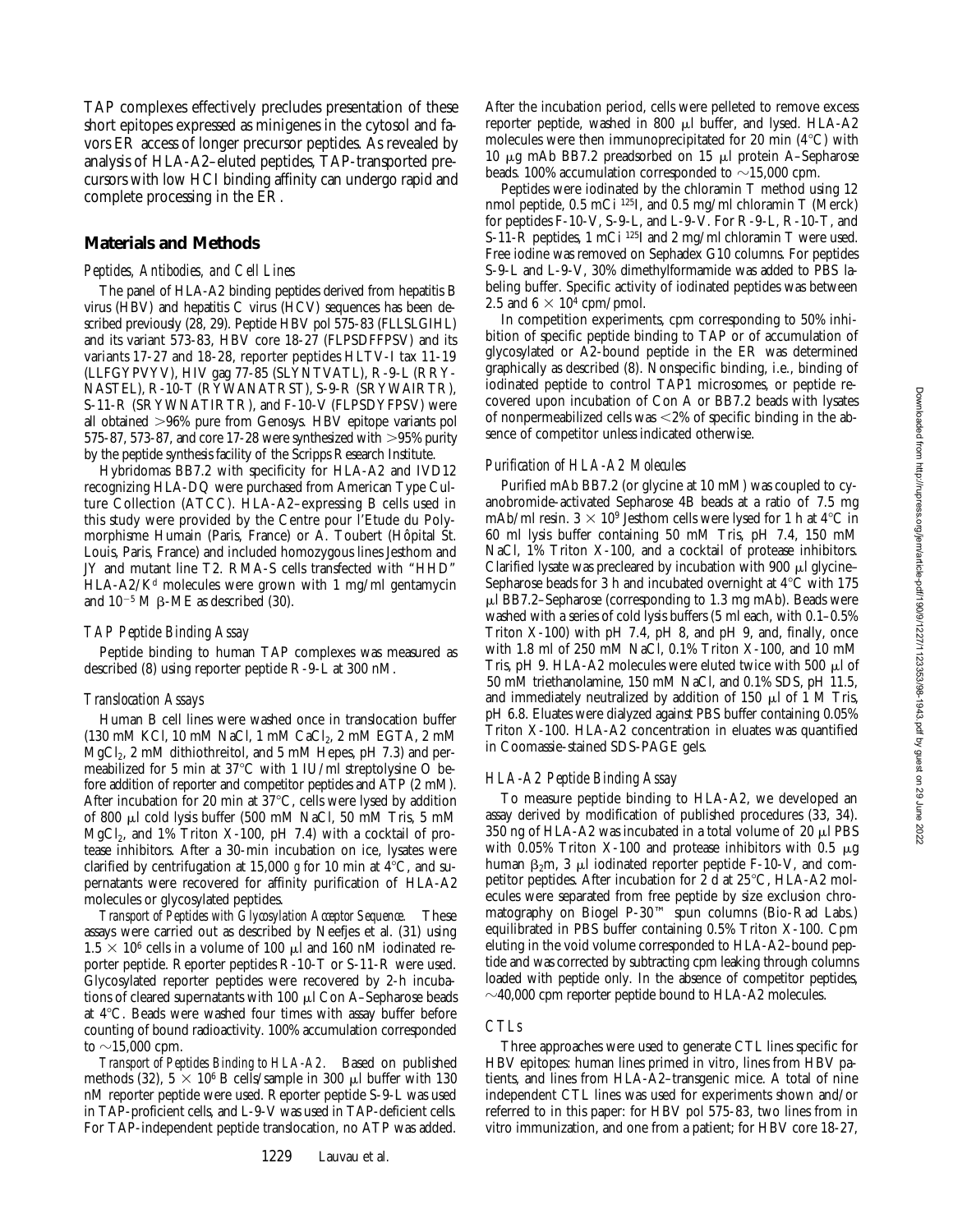one line from in vitro immunization, two from patients, one from conventional and two from single chain–transgenic mice. As most CTL lines lost specificity upon freezing, it was not always possible to use the same line for subsequent experiments concerning one epitope; experiments were therefore generally repeated with different CTL lines.

*In Vitro Induction of Peptide-specific CTL Lines.* CTL lines were generated by coculture of PBMCs from healthy  $HLA-A2$ <sup>+</sup> donors with cells from a second donor with a high proliferative response to tetanus toxoid in a transwell system (Costar Corp.) using a modification of published procedures (35). In brief, PBMCs were seeded into 24-well plates at  $4 \times 10^6$  cells/well in RPMI 1640 with 10% pooled human AB serum in the presence of 10  $\mu$ g/ml HBV peptide, 1  $\mu$ g/ml tetanus toxoid, and 10<sup>6</sup> PBMCs of the second donor in the inner well. Unlike in the published protocol, recombinant human IL-7 was added on day 3 at 50 U/ml. Cultures were restimulated weekly with autologous irradiated PBMCs prepulsed with peptide. Starting on day 7, cultures were maintained in 10 U/ml human IL-2 and 50 U/ml IL-7. Once CTL lines exhibited target cell lysis  $>30\%$ , IL-2 concentration was increased to 50 U/ml. Almost 90% of peptide-specific CTL lines obtained by in vitro immunization did not recognize naturally processed peptide, a phenomenon already documented in previous reports (36).

*Generation of HBV-specific CTL Lines from Patients with Acute HBV Infections.* CTL lines from HBV-infected patients were generated exactly as described previously (37).

*DNA Immunization of HLA-A2.1–transgenic Mice.* D<sup>b</sup> and mouse  $\beta_2$ m double-knockout mice expressing an HLA-A2.1/human  $\beta_2$ m (HHD) single chain molecule (30) and conventional HLA-A2– transgenic mice (38) were injected in the regenerating anterior tibialis muscle of each leg (5 d after injection of cardiotoxin in the same sites) with 50  $\mu$ g cesium chloride–purified plasmids, corresponding to HBV sequences encoding the pol protein (nucleotides 2290–1874) or the core protein (1887–2800) cloned into pcDNA3™ (Invitrogen Corp.) with a CMV promoter. 3 wk later, spleens were removed and spleen cells were restimulated with an equal number of irradiated LPS blasts prepulsed with 1  $\mu$ M peptide; peptide stimulation was repeated weekly until specific cytotoxic activity was detected. Blasts were generated by culture of spleen cells from HHD mice for 3 d at 106 cells/ml in RPMI supplemented with 25  $\mu$ g/ml yeast LPS and 7  $\mu$ g/ml dextran sulfate.

## *Vaccinia Viruses*

Selected peptides were expressed as minigenes under the control of the p7.5 promoter in vector pSC11ss modified by insertion of a sequence containing BglII, KpnI, NsiI, and NotI sites between the SalI and StuI sites. Complementary oligonucleotides comprising an ATG initiation codon and a stop codon with appropriate cohesive ends were purchased from Genosys, annealed by slow cooling from 70 to 30 $^{\circ}$ C, and ligated overnight at 14 $^{\circ}$ C to modified pSC11ss. To express epitopes preceded by a signal sequence, oligonucleotides corresponding to the signal peptide of adenovirus E3/19K protein (20) were cloned into the KpnI/NotI sites of modified pSC11ss, followed by insertion of minigenes coding for epitopes HBV pol 575-83 or core 18-27 into the NotI/ StuI sites downstream. Oligonucleotides corresponding to HBV pol 575-83 and 573-83 were cloned into the SalI/StuI sites; for peptides HBV core 18-27, 17-27, and 17-28, SalI/NsiI sites were used. Insertion of correct minigene sequences was verified by sequencing. Recombinant viruses were generated by cotransfection of CV-1 cells freshly infected by viral strain WR (ATCC) at a multiplicity of infection (MOI) of 0.1–1.0 with plasmids containing

minigenes together with 150 ng wild-type vaccinia DNA, followed by selection of recombinant viral plaques in HuTK cells and large-scale production of viruses in HeLa S3 cells according to standard procedures. Recombinant vaccinia viruses coding for the entire HBV polymerase and core proteins have been described previously (37).

# *CTL Assay*

Cytolytic activity was measured in 5-h <sup>51</sup>Cr-release assays using a standard protocol with 3,000 targets per well in RPMI 1640 supplemented with 5% FCS. When sensitization by recombinant vaccinia viruses was tested,  $1.5 \times 10^6$  target cells were infected for 1.5 h at an MOI of 10 in medium with 2.5% FCS. Cells were washed once in 0.9% NaCl buffer, incubated for 3.5 h at 37 $^{\circ}$ C in medium with 10% FCS, and then labeled with 100  $\mu$ Ci of Na $_2$ <sup>51</sup>CrO<sub>4</sub> for 1 h at 37°C. Cells were washed in 0.9% NaCl with 2% FCS, incubated for 1 h at  $37^{\circ}$ C, and washed again. To test sensitization by synthetic or HLA-A2–eluted peptides, target cells were incubated for 1.5 h during or after cell labeling with peptides. In experiments with brefeldin A (BFA), target cells were incubated for 2 h at  $37^{\circ}$ C with 5  $\mu$ g/ml BFA; BFA concentration was maintained at 5  $\mu$ g/ml throughout sensitization by peptide or virus by two-hourly replacement of medium. BFA concentration during the 5-h killing assay was  $0.5 \mu g/ml$  (39). Percent specific lysis was calculated according to the formula, (experimental cpm  $-$  spontaneous release)/([total release/2]  $-$  spontaneous release); only experiments with  $<$ 20% spontaneous release were considered.

## *Extraction and Analysis of Peptides Bound to HLA-A2 Molecules*

*Large-Scale Infection of Cells and Purification of HLA-A2 Molecules.* HLA-A2–bound peptides were analyzed using a modification of published methods (21): 1.6 (or 1.3 in the experiment shown in Fig. 6, E and F)  $\times$  10<sup>9</sup> JY cells were infected for 2 h at 10<sup>8</sup> cells/ ml and an MOI of 10 (5 in Fig. 6, E and F) with vaccinia virus. After incubation for 6–8 h at  $37^{\circ}$ C, cells were harvested, washed once in cold PBS with 1 mM PMSF, and lysed as in the protocol for HLA-A2 purification. Clarified detergent lysate was precleared by incubation with 150  $\mu$ l packed Sepharose beads coupled to mAb IVD12 (corresponding to  $750 \mu$ g mAb) for 3 h and then incubated overnight at  $4^{\circ}$ C with 90 µl (i.e., 675 µg) BB7.2–Sepharose beads. IVD12 and BB7.2–Sepharose beads were washed with 10 bed volumes of 50 mM Tris, 150 mM NaCl, pH 8.0, with 0.5% NP-40 (Sigma Chemical Co.), then with 10 volumes of buffer without NP-40, and finally with 10 volumes of 10 mM Tris, pH 8.0. Material bound to beads was eluted by two 5-min incubations in three volumes of 0.1% TFA (Sigma Chemical Co.); eluted peptides were separated from higher molecular weight material by centrifugation through Centricon 10 (Amicon, Inc.) devices and finally dried by vacuum centrifugation.

*HPLC Analysis and Fractionation.* Dried eluate was resuspended in 100  $\mu$ l 0.1% TFA and fractionated by reversed-phase HPLC using a SMART system (Pharmacia). µRPC C2/C18™ 2.1/10 columns were run in 0.1% TFA (solvent A) and 80% acetonitrile containing 0.081% TFA (solvent B). HPLC conditions were calibrated using synthetic peptides and chosen so as to allow maximal resolution of minimal epitopes and precursors. The following gradients were used: peptides HBV pol 575-83 and 573-83: 0–5 min, linear increase from 0% B to 48% B; 45–57 min, linear increase to 53% B; 57–65 min, linear increase to 90% B. Peptides HBV core 18-27 and 17-27: 0–40 min, linear increase from 0 to 38.8% B; 40–80 min, linear increase to 39.8% B; 80–90 min, linear increase to 90% B; a slightly different gradient was used in the ex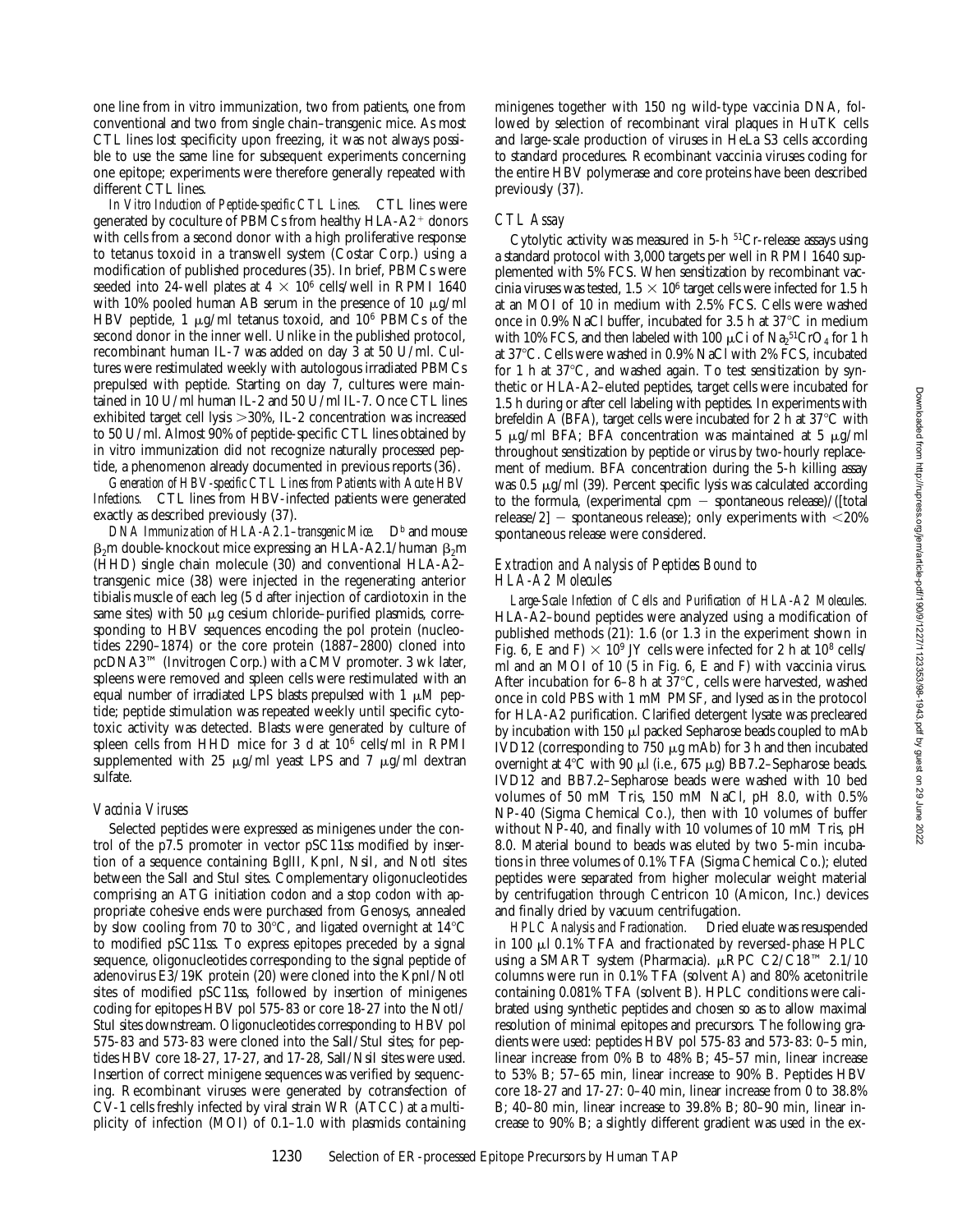periment in Fig. 6 E. Flow rate was maintained at 100  $\mu$ l/min, and fractions of 100  $\mu$ l (peptides pol 575-83 and 573-83) or 250  $\mu$ l (peptides core 18-27 and 17-27, HBV core protein) were collected. Fractions were dried in a vacuum centrifuge and resuspended in 50  $\mu$ l PBS with 5% DMSO. Fractionated peptide elutions were tested using TAP-deficient T2 or RMA-S HHD cells preincubated for 36 h at 27°C to increase surface expression of HLA-A2 (30) before pulsing with 5  $\mu$ l of each fraction; in the experiment shown in Fig. 6 E, 20  $\mu$ l of each fraction was used for pulsing.

# **Results**

*HLA-A2–presented Viral Epitopes Frequently Have Low TAP Affinities.* To establish a system in which the biological effect of human TAP selectivity and potential ER processing of TAP-translocated peptides could be studied, we sought to identify peptides with low transporter affinities that might enter the ER exclusively in an extended form. Having previously observed that ligands for certain HCI molecules, especially HLA-A2, frequently display low affinities for human TAP (8, 14), we tested a panel of peptides with high or intermediate HLA-A2 binding affinity (6) (50% inhibiting concentration  $[IC_{50}]$  of 0.47–400 nM) derived from HBV and HCV proteins for binding to human TAP complexes (40). Among 34 tested peptides, 8 HBV peptides (Fig. 1) and 3 HCV peptides have been found to be antigenic in hepatitis patients and can therefore be naturally processed and presented to CTLs (29, 37). Relative affinities measurable in the TAP binding assay range from 0.1 to 3,000. 18/25 HBV peptides (Fig. 1), and 5/8 HCV peptides (not shown) derived from HBV proteins had low  $(IC_{50} > 300)$  or unmeasurable TAP affinity. Thus, most peptides derived from HBV and HCV that bind to HLA-A2 and in many cases induce ef-



**Figure 1.** TAP binding affinity of HBV peptides binding to HLA-A2. Peptide sequences and HBV proteins of origin are indicated below the graph. Peptides marked with an asterisk are frequently recognized by CTLs from patients with acute HBV infections (37). Peptide affinities in this and all other panels are expressed as normalized  $\dot{IC}_{50}$ , i.e.,  $IC_{50}$  of competitor peptide divided by  $IC_{50}$  of unlabeled reporter peptide measured in the same assay. Columns with broken tops in this and other figures indicate unmeasurable competition efficiency, i.e., in this case  $IC_{50}$ values above 3,000.

ficient CTL responses in vivo had low TAP affinities, raising the question of how these peptides obtain access to ER-resident HLA-A2 molecules for efficient presentation. Based on the criteria of strong antigenicity in vivo and low TAP affinity, we chose to study two HLA-A2–presented peptides with unmeasurable TAP affinity, HBV pol 575-83 and core 18-27.

*HLA-A2 Binding Affinity of HBV Epitopes and Extended Variants.* For each of the two HBV epitopes with very low TAP affinity, we designed precursor peptides by extending epitopes to the closest likely proteasome cleavage site (2, 24) flanking their  $NH_2$  and/or COOH termini in the natural protein sequence. Sequences of minimal and extended peptides are shown in Fig. 2. Peptides extended by an Nt methionine residue were also tested, as such peptides may result from incomplete processing of minigene-expressed epitopes by cytosolic methionine aminopeptidase. We then proceeded to an in vitro evaluation of parameters that should affect efficiency of peptide presentation: HLA-A2 binding affinity, TAP binding and transport efficiency, and efficiency of TAP-independent ER access.

To measure HLA-A2 binding affinity, we adopted a published competition binding assay with immunoaffinitypurified HLA-A2 molecules (33, 34). Measurable competitor peptide affinities  $(IC_{50})$  range from 0.1 to 100. Simple extension of epitope pol 575-83 by naturally found residues at either end surprisingly did not change HLA-A2 binding affinity (Fig. 2); however, Nt addition of methionine or extension at both ends decreased affinity. In contrast, all modifications of core 18-27 strongly reduced A2 affinity; this result is in accordance with a previous study that identified this peptide as an optimal synthetic epitope (41).

*TAP Affinities of Epitopes and Extended Variants.* TAP affinity, the second parameter likely to affect efficiency of presentation, was evaluated with the two available techniques,



**Figure 2.** HLA-A2–binding affinities of selected epitopes and precursors. HLA-A2–binding affinities of epitopes and Nt- and/or Ct-extended variants were measured in competition binding assays using reporter peptide F-10-V; mean normalized  $IC_{50}$  values from three independent experiments are shown. The two sequences to the right correspond to reporter peptides S-9-L and L-9-V used in transport experiments shown in Fig. 4.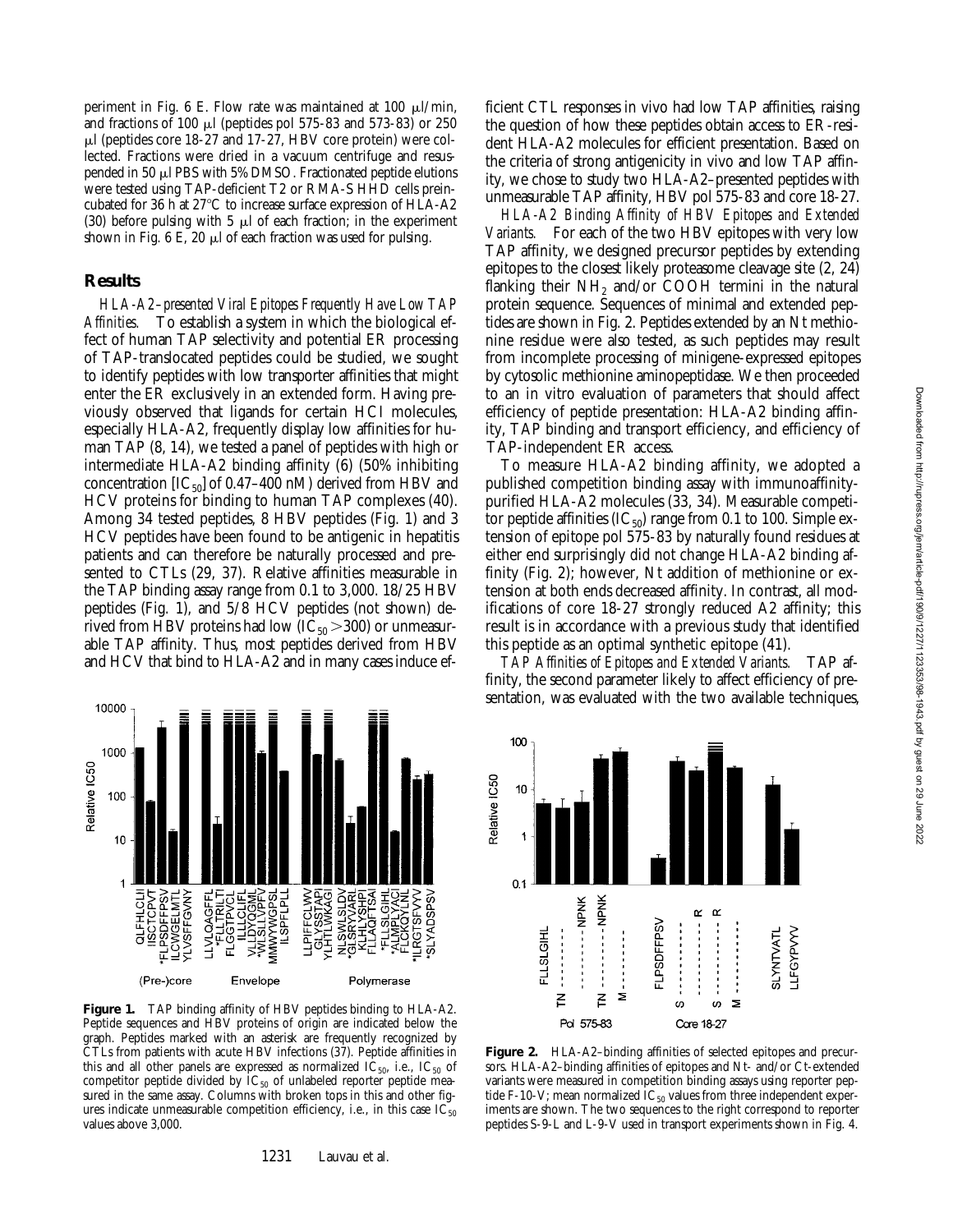TAP binding and transport assays. Transport assays (Fig. 3 A) measure accumulation of glycosylated peptide in the ER of streptolysin O–permeabilized cells (31), which is TAP and ATP dependent but also affected by other processes, such as peptide degradation and active depletion from the ER. TAP binding assays (Fig. 3 B) evaluate at low temperature the initial step of peptide binding to the transporter in which substrate is selected (9, 40). Largely equivalent results were obtained with the two assays. For both epitopes, Nt extension by one or two residues increased TAP affinity to low to intermediate levels (IC $_{50}$  of 57–372 in binding assay). Ct extension of the core epitope but not of pol 575-83 increased affinity, and combination of both extensions resulted in high TAP affinity of the core 17-28 variant (IC $_{50}$  of 1.1). Ct-extended variants (pol 573-87 and core 18-28 peptides) competed less efficiently in transport than in binding assays; this may be due to peptide modification by cytosolic carboxypeptidases or peptide degradation in transport assays. Thus, for both epitopes, Nt-extended variants and, for the core epitope, also a Ct-extended variant with higher TAP affinity could be identified.

*A Pathway with Low Efficiency Provides Access to the ER to Epitopes and Extended Variants in TAP-deficient Cells.* Some

peptides can be presented by HCI molecules in a TAP- and signal sequence–independent fashion (42). Moreover, some epitopes are presented with high efficiency in TAP-deficient T2 cells when expressed as minigenes (43). To test whether the selected epitopes and their variants could enter the ER in a TAP-independent manner, we adopted a transport assay in which labeled reporter peptides bind to newly synthesized HCI molecules and can be recovered by immunoprecipitation of the latter (32). To monitor TAP-independent peptide access to the ER, we used a human T cell lymphotrophic virus type 1–derived reporter peptide (L-9-V) with high binding affinity for HLA-A2 (Fig. 2) that has been shown to be presented efficiently in TAP-deficient cells when expressed as a minigene (43); assembly of L-9-V with HLA-A2 was measured in permeabilized T2 cells (Fig. 4 A).

The amount of L-9-V entering the ER and assembling with HLA-A2 decreased sevenfold in the absence of functional TAP complexes (not shown); addition of ATP did not increase recovery of HLA-A2–bound peptide, suggesting that TAP- and signal peptide–independent ER access is a relatively inefficient process that does not require ATP. As shown in Fig. 4 A, the two minimal epitopes and most single-extended precursor peptides competed for assembly of L-9-V with HLA-A2 in T2 cells and were therefore able



![](_page_5_Figure_5.jpeg)

**Figure 3.** TAP affinities measured in transport and binding assays. (A) Inhibition by epitopes and their variants of accumulation of glycosylated reporter peptide R-10-T in streptolysin O–permeabilized cells was measured; results equivalent to those shown were obtained with a second reporter peptide, S-11-R. (B) Mean normalized  $IC_{50}$  values from three TAP binding experiments. Broken tops marked with an asterisk in Figs. 3 and 4 indicate values obtained by extrapolation.

**Figure 4.** TAP-independent or -dependent assembly of peptides with HLA-A2 molecules in permeabilized cells. (A) Permeabilized HLA-A2<sup>+</sup> TAP-deficient T2 cells were incubated with labeled reporter peptide L-9-V; HLA-A2–bound reporter peptide was then quantified by immunoprecipitation with mAb BB7.2. (B) Permeabilized TAP-proficient A2<sup>+</sup> JY cells were incubated with reporter peptide S-9-L followed by immunoprecipitation. Unspecific reporter peptide assembly with HLA-A2 was  $\sim$ 10%.

1232 Selection of ER-processed Epitope Precursors by Human TAP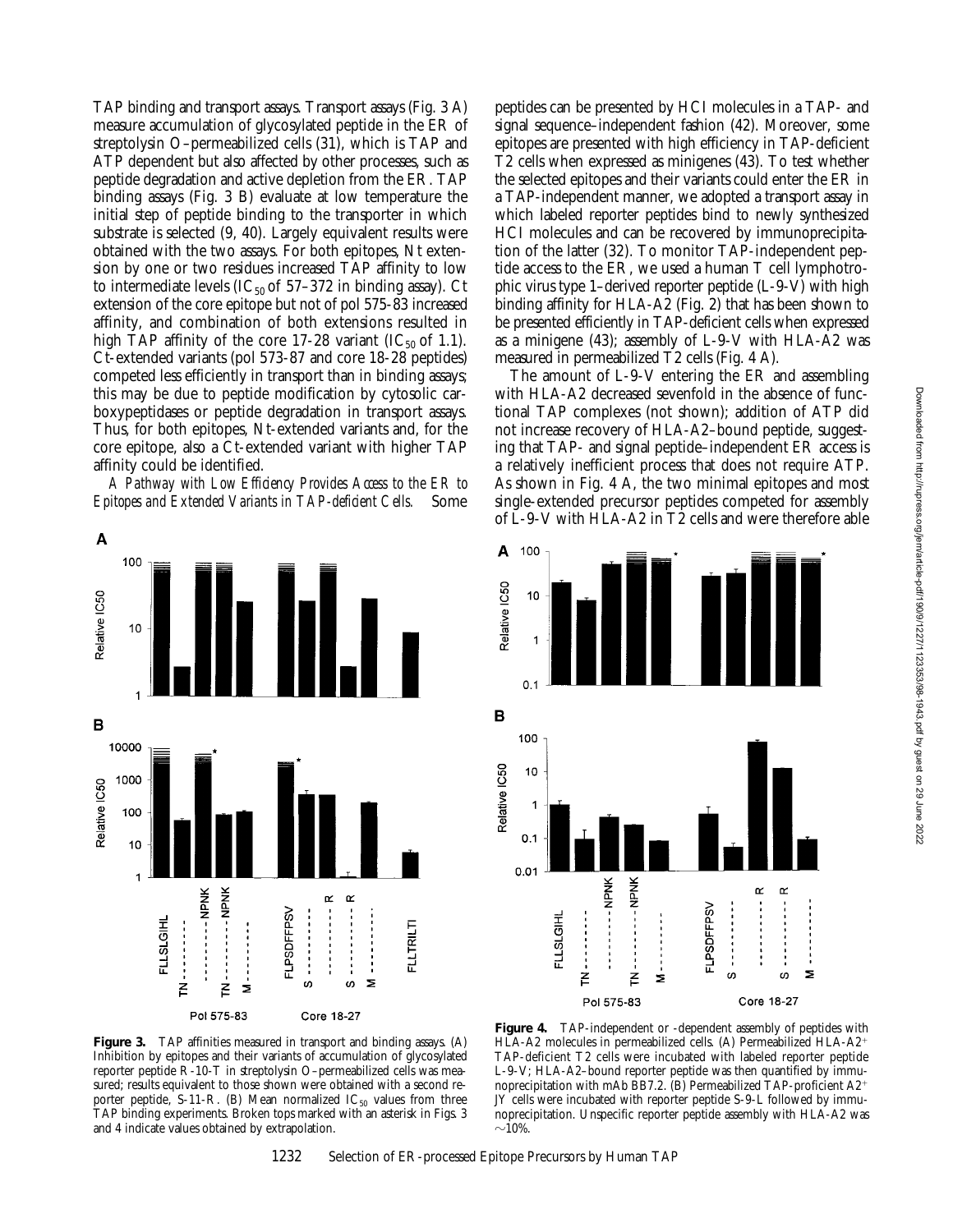to enter the ER in TAP-deficient cells; differences in  $IC_{50}$ values were relatively small. Double-extended precursors did not compete at all. High amounts of three unrelated 9-mer peptides binding to HLA-B40 and the HLA-B27– binding peptide S-9-R, a peptide reported to enter the ER when expressed as a minigene in TAP-deficient cells (43), also did not compete (not shown). This suggests that TAPindependent ER entry does not involve interaction with a saturable substrate binding site of a transporter or channel. As reporter and competitor peptides competed for TAPindependent ER access as well as binding to HLA-A2, it is possible that the observed differences were due to distinct HLA-A2 binding affinities. However, measured A2 affinities (Fig. 2) did not fully explain competition efficiencies in TAP-independent transport assays, so that distinct efficiencies of ER access are likely to contribute to experimental results. Thus, TAP-independent peptide entry into the ER of permeabilized cells displayed relatively low efficiency as well as selectivity and appeared not to correspond to an active process, as indicated by lack of ATP requirement and absence of sensitivity to competition.

*Dominant Role of TAP Affinity for Efficiency of Assembly of Cytosolic Peptides with HLA-A2 In Vitro.* We finally tested peptides in an in vitro assay that is likely to reflect the combined effect of the parameters evaluated above. In this assay, peptides competed for TAP-dependent and -independent ER entry and binding to HLA-A2 molecules of reporter peptide S-9-L with high TAP affinity (IC<sub>50</sub> = 2.3; reference 8) and an intermediate HLA-A2 binding affinity ( $IC_{50}$  = 12.9; Fig. 2). The two epitopes showed a distinct pattern of relative competition efficiencies of minimal and extended epitope forms (Fig. 4 B). Isolated Nt extension by one or two residues (including a single methionine) significantly increased efficiency of competition; however, Ct or double extension slightly increased competition efficiency of the pol peptide, whereas it dramatically decreased that of the core peptide.

In view of the evaluation of isolated parameters described above, the distinct efficiencies of accumulation can be interpreted as follows. Increased efficiency of single Nt-extended variants could only be due to higher TAP affinities, as TAPindependent ER access of these peptides was unchanged and HLA-A2 affinities were equal (pol 573-83) or significantly decreased (methionine–pol 575-83, both core variants). Importantly, the low HLA-A2 affinities of three Nt-extended precursors did not appear to affect efficiency of competition; this suggests that either the negative effect on HLA-A2 affinity of Nt extension observed in equilibrium binding assays is not present during initial peptide assembly with HLA-A2 measured in the assay described here or that Nt extensions were removed by an ER-resident trimming activity during the assay, thereby increasing peptide affinity for HLA-A2.

Although Ct- or double-extended variants of HBV core 18-27 were very similar to Nt-extended variants with respect to reduced HLA-A2 affinities and increased TAP affinities, they competed for assembly with HLA-A2 in permeabilized cells with greatly reduced efficiency and thus

differed strikingly from Nt-extended variants. In view of previous reports demonstrating the absence of a Ct trimming activity in the ER (10, 19), this discrepancy suggests that Nt but not Ct peptide trimming in the ER occurs during transport experiments as described here and that Ct-extended variants do not compete efficiently in these experiments because of their low affinity for HLA-A2. Alternatively, only the negative effect of Ct extensions on HLA-A2 affinity, but not that of Nt extensions observed in equilibrium binding assays, may act during initial peptide assembly with HLA-A2.

Taken together, HCI and TAP affinities both contributed to selection of epitope forms that can enter the ER and assemble with HCI molecules in our experimental system in vitro. Extended epitope forms with increased TAP affinities entered into the ER with greatly increased efficiency; subsequent efficient assembly with HLA-A2 was restricted to epitope forms with high HLA-A2 affinities and epitope precursors with lower HLA-A2 affinities due to Nt but not Ct extensions. However, a TAP-independent pathway provided access to the ER even to epitope forms with very low TAP affinities, albeit with reduced efficiency. As very small quantities of antigenic peptides can be sufficient for T cell recognition, and because some factors influencing peptide presentation by intact cells may not be readily measurable by the applied techniques in vitro, we decided to examine the importance of the described in vitro findings for presentation of the various epitope forms to specific CTL lines.

*TAP Affinity Determines Efficiency of Presentation of Peptides Expressed as Minigenes.* We expressed minimal epitopes, Nt-extended precursors, and minimal epitopes preceded by the E3/19K signal sequence as minigenes in recombinant vaccinia viruses in order to obtain high peptide levels in the cytosol or ER, respectively. In parallel, HLA-A2–restricted specific CTL lines were generated using three different approaches: in vitro priming and expansion of PBMCs from healthy donors by successive restimulation with autologous irradiated PBMCs pulsed with synthetic minimal epitopes (35), short-term expansion of secondary CTL lines by peptide restimulation of PBMCs from patients with acute HBV infections (37), DNA immunization with plasmids encoding full-length HBV proteins of two transgenic mouse lines expressing HLA-A2/K<sup>b</sup> heavy chain and human  $\beta_2$ m encoded by two transgenes (38), or a single chain construct (30). All used CTL lines met the following criteria: (a) specific recognition of target cells pulsed with synthetic minimal and Nt-extended epitope variants and (b) recognition of naturally processed epitope presented by  $HLA-A2$ <sup>+</sup> target cells.

Most CTL lines were tested for relative efficiencies of recognition of short and extended epitope forms. All tested lines specific for pol 575-83 and core 18-27 recognized both short and Nt-extended epitope forms; however, recognition of epitope precursors generally required 10–50 fold higher peptide concentrations than that of minimal epitopes (not shown). In the case of the core epitope, CTL recognition of Nt-extended longer peptides is also in accordance with a previous study (41). CTL recognition of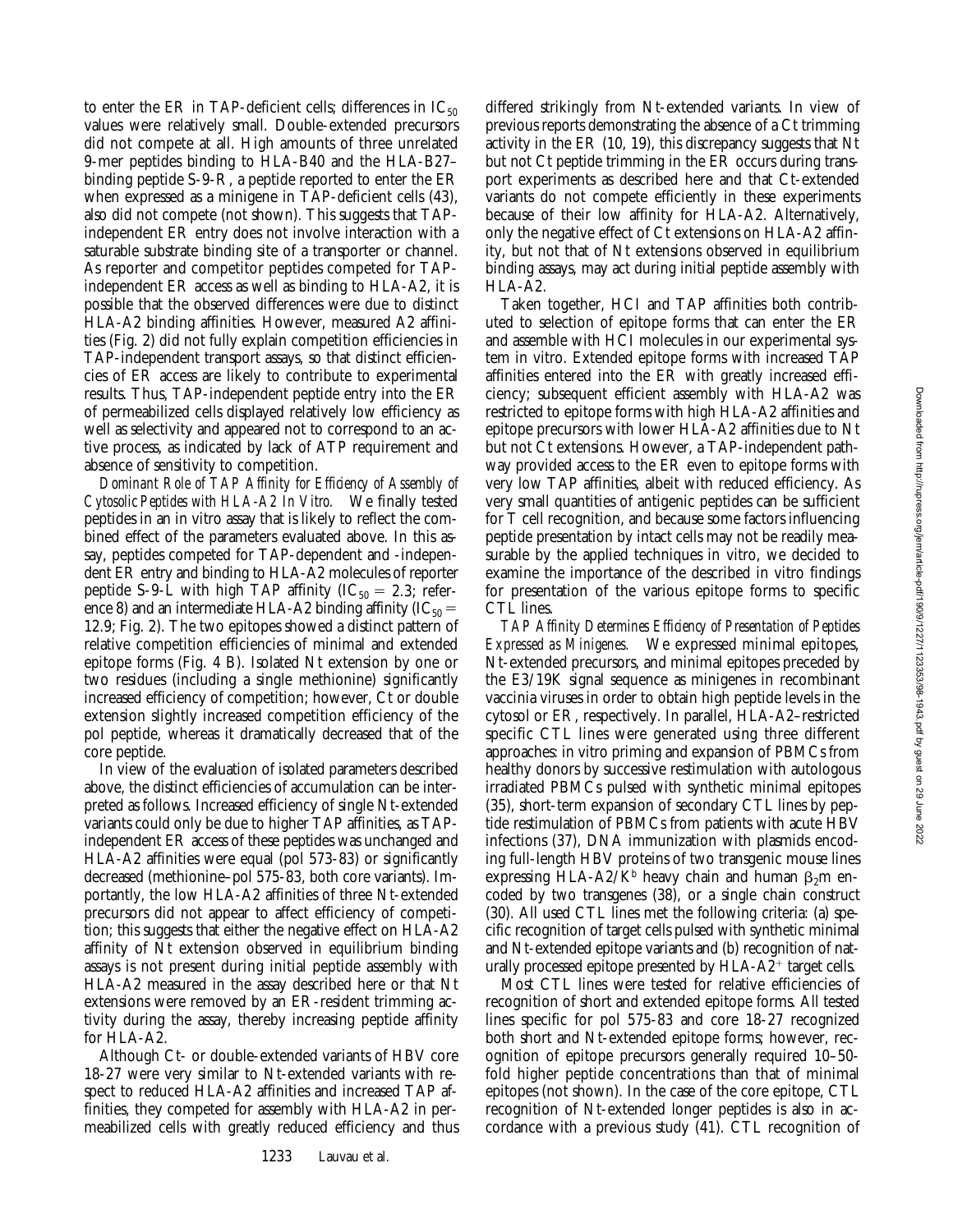synthetic precursor peptides was not due to contamination by truncated peptides (44); high resolution HPLC analysis of synthetic precursor peptides combined with mass spectrometric analysis demonstrated absence of contaminating minimal epitopes (not shown). CTL lines generated by immunization in vivo (patients/transgenic mice) generally lost recognition of short synthetic peptides at  $10^{-12}$  M, whereas lines derived by in vitro immunization lost recognition at  $10^{-10}$  M. To ascertain that experiments with vaccinia viruses reflected intracellular assembly of peptides with HLA-A2 molecules and not binding to cell surface HLA-A2 molecules of peptides released from lysed infected cells, we also performed control experiments in which export of newly ER-assembled HLA-A2 molecules to the cell surface was inhibited by BFA (39). As expected, this treatment completely inhibited presentation of minigene-expressed epitopes but did not affect presentation of synthetic peptides (not shown).

As shown in Fig. 5, CTL lines recognizing epitope pol 575-83 killed target cells much more efficiently when these expressed the Nt-extended precursor 573-85 than cells ex-

![](_page_7_Figure_2.jpeg)

Figure 5. Efficiency of presentation of minigene-expressed minimal epitopes and Nt-extended precursors to specific CTL lines. Target cells were sensitized by synthetic peptides, by vaccinia viruses corresponding to different forms of epitopes indicated in the panels, or by control viruses, and lysis by CTL lines specific for the indicated epitopes was measured. Symbols indicate target cell sensitization by the following reagents:  $\triangle$ , synthetic peptide corresponding to minimal epitope;  $\diamond$ , irrelevant vaccinia virus;  $\stackrel{\bullet}{\blacktriangleright}$ , vaccinia virus expressing the appropriate full-length HBV protein;  $\Box$ , vaccinia-expressed short epitope preceded by the E3/ 19K signal sequence;  $\bullet$ , vaccinia-expressed short epitope;  $\circ$ , vacciniaexpressed, Nt-extended precursor peptide. (A) Lysis of  $\overline{Y}$  target cells by a patient-derived CTL line. (B) Lysis of Jesthom cells by a line derived by in vitro immunization. (C) Lysis of T2 cells by the same line as in B. (D and E) Lysis of JY cells by two CTL lines derived from different acutely HBV-infected patients.

pressing the minimal peptide 575-83. Lysis of cells expressing the precursor was similar to lysis of cells pulsed with short synthetic peptides or expressing full-length pol protein, whereas cells expressing the minimal epitope were hardly recognized at all in an experiment with a CTL line from a patient (Fig. 5 A). A similar although less dramatic difference in recognition was obtained with two CTL lines obtained by in vitro immunization (Fig. 5 B and data not shown). In contrast, one of these lines recognized TAP-deficient T2 cells expressing the two epitope forms with equal, intermediate efficiency, demonstrating that more efficient sensitization by expression of the precursor form was due to TAP-mediated ER access of this epitope variant (Fig. 5 C).

An even more dramatic effect of Nt epitope extension was observed for epitope core 18-27 and its precursor, 17-27 (Fig. 5 D). In this case, the HBV patient–derived line did not kill cells expressing the minimal epitope but recognized precursor peptide–expressing cells and cells expressing the core protein or the signal peptide–coupled epitope with equally high efficiency. Equivalent results were obtained with a CTL line derived from another patient (Fig. 5 E) and a line generated by in vitro immunization (not shown).

In conclusion, investigation of presentation of minigeneexpressed epitopes and Nt precursors confirmed results obtained in vitro and underlined the dominant role of TAP in selecting variants of two HLA-A2–presented epitopes for presentation, as well as the low efficiency of TAP-independent ER access. Concordant results of in vitro and ex vivo experiments suggested that all major parameters controlling presentation of the two epitopes had been analyzed in vitro. However, it was not clear whether the TAP-selected precursors were presented in an unmodified or shortened form.

*A TAP-translocated Precursor Peptide with Low HLA-A2 Binding Affinity Undergoes Nt Processing in the ER.* To find out whether precursor peptides could be processed in the ER, we analyzed HLA-A2–presented peptides from minigeneexpressing cells. HLA-A2 molecules were purified from JY cells expressing minimal or Nt-extended forms of epitopes pol 575-83 and core 18-27, and peptides associated with purified HLA-A2 molecules were analyzed according to published methods (21). Acid-eluted peptides were fractionated under HPLC conditions that allowed maximal separation of synthetic peptides corresponding to minimal epitopes and the two Nt-extended precursors for each of the epitopes; peptides extended by an Nt methionine were included in calibration experiments to allow detection of vacciniaexpressed minimal epitopes having undergone incomplete processing by cytosolic methionine aminopeptidase. Each fraction was tested for its capacity to sensitize  $HLA-A2^+$  cells for lysis by specific CTL lines. Unspecific lysis was determined as the mean lysis obtained by sensitization with fractions from control IVD12-coated beads and was always  $\leq$ 15%.

In the case of epitope pol 575-83, only the epitope forms encoded by the minigenes could be detected in fractions eluted from HLA-A2 (Fig. 6 A). Specifically, elutions from cells expressing precursor 573-85 did not contain sensitizing activity with the retention time corresponding to the minimal epitope; in addition, elutions from cells expressing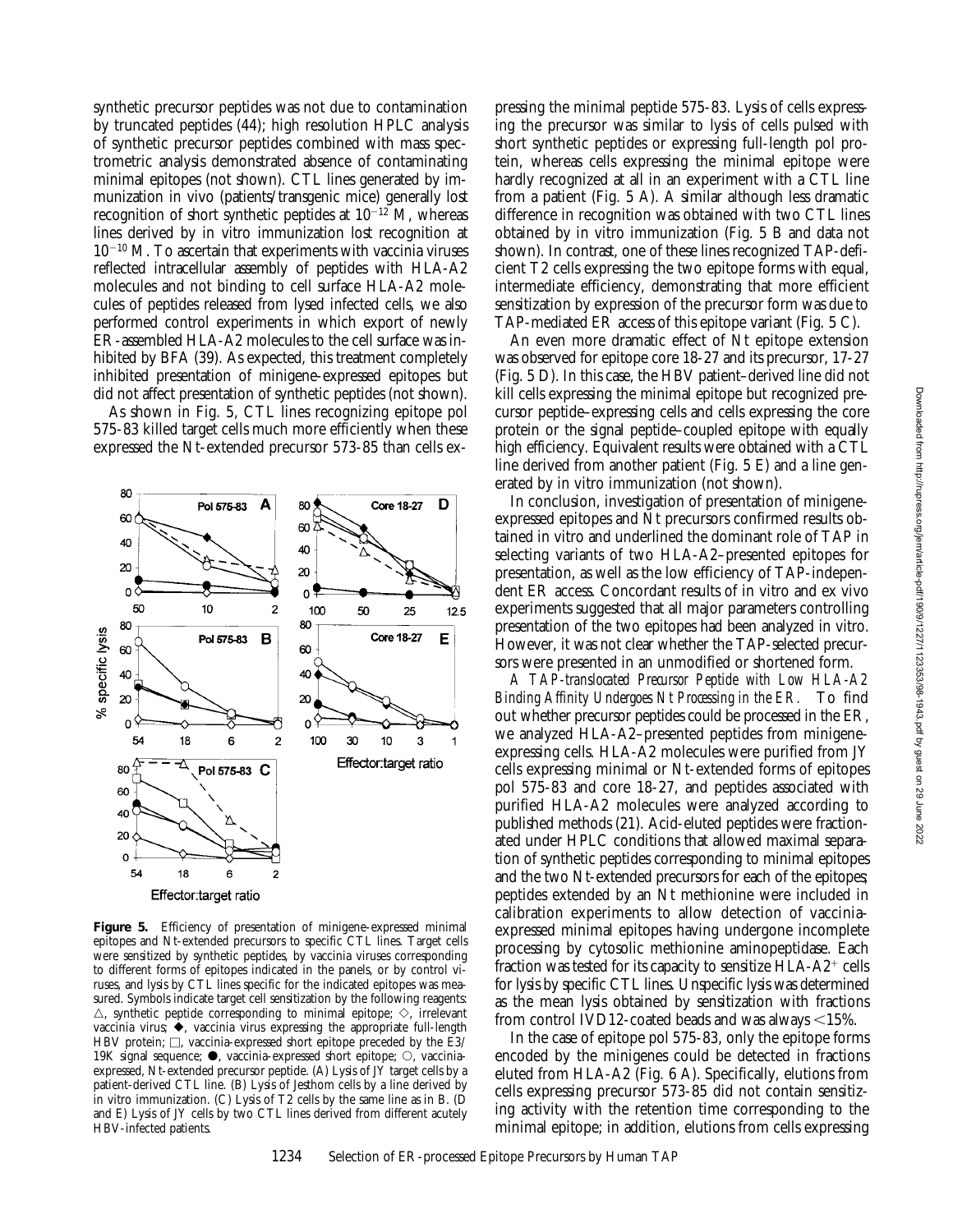Downloaded from http://rupress.org/jem/article-pdf/190/9/1227/1123353/98-1943.pdf by guest on 29 June 2022

Downloaded from http://rupress.org/jem/article-pdf/190/9/12/27/1123353/98-1943.pdf by guest on 29 June 2022

![](_page_8_Figure_1.jpeg)

**Figure 6.** Peptides presented by cells expressing minimal or Ntextended epitopes. HLA-A2 molecules were purified from JY cells expressing vaccinia virus–encoded minigenes, and peptides eluted by acid treatment of A2 molecules were fractionated and tested for recognition by specific CTL lines. Elution times of synthetic peptides analyzed under identical HPLC conditions are indicated in A, C, and E by solid arrows (minimal epitope forms) and open arrows (Nt-extended precursors), respectively. In A–D, filled symbols represent elutions from cells expressing minimal epitopes (or incubation with the corresponding synthetic peptide in B), and open symbols correspond to Nt-extended precursors. Target cells were T2 cells in A–C and RMA-S HHD transfectants in D–F. CTL lines were derived by in vitro immunization (A and B, same line used as in Fig. 5, B and C), from an HBV patient (C), or from two different HHD-transgenic mice (one line used in D, the other used in E and F). (A) Sensitization by fractionated peptides from cells expressing HBV pol 575-83 or its Nt-extended precursor 573-83. (B) Efficiency of CTL recognition of synthetic peptides HBV pol 575-83 and pol 573-83. (C) Sensitization by A2-eluted peptide fractions from cells expressing HBV core 18-27 or its precursor, core 17-27. (D) Sensitization by dilutions of fraction 3 eluted from HLA-A2 molecules of cells expressing HBV core 18-27 or core 17-27. (E) Sensitization by fractionated peptides from cells expressing vaccinia-encoded HBV core protein. (F) Sensitization by dilutions of fraction 7 eluted from HLA-A2 molecules of cells expressing vacciniaencoded HBV core protein.

the short epitope form did not contain sensitizing material in the fraction corresponding to the methionine-extended epitope (not shown). The same result was obtained with a second CTL line obtained from an HLA-A2– transgenic HHD mouse (not shown). Thus, there was no evidence for cleavage of the pol 573-83 precursor peptide in the ER.

Significant amounts of the short epitope were detected in HLA-A2–eluted material from cells expressing the minimal epitope pol 575-83 (Fig. 6 A). We have so far not been able to quantify the peptide contained in these fractions, although indirect evidence allows us to conclude that elutions from precursor peptide–expressing cells are likely to contain significantly more sensitizing peptide than those from cells expressing the short epitope. Due to its generation by in vitro immunization with pol 575-83, the CTL used for analysis of fractions recognized peptide 575-83 with 40–50-fold higher efficiency than peptide 573-83 (Fig. 6 B). As CTL recognition of sensitizing fractions from cells expressing pol 575-83 and 573-83 was equally efficient, it is likely that fractions from cells expressing and presenting peptide 573-83 contain substantially more peptide than those from cells expressing peptide 575-83. Detection of a low amount of peptide 575-83 in elutions from pol 575-83/vaccinia–infected cells is consistent with low-level killing of such cells by the same CTL line (Fig. 5 B).

Results for elutions from cells expressing the core epitope or its precursor were strikingly different from those for the pol epitope (Fig. 6, C and D). Both cells synthesizing the short and the extended epitope form exclusively presented the minimal epitope; in addition, HLA-A2 molecules from cells expressing the precursor peptide contained substantially larger quantities of this peptide than A2 molecules from cells expressing the short form (Fig. 6 C). The epitope variant extended by an Nt methionine could not be detected in cells expressing core 18-27 preceded by a methionine initiation codon (not shown). Results shown in Fig. 6 C were obtained with a patient-derived CTL line; equivalent results were obtained with three other CTL lines raised in conventional or HHD-transgenic mice (not shown). Thus, in cells expressing precursor peptide HBV core 17-27, apparently complete Nt processing in the ER was observed. When peptides eluted from cells expressing complete HBV core protein were analyzed, sensitizing activity also comigrated exclusively with the fraction corresponding to peptide core 18-27 (Fig. 6, E and F), demonstrating that this peptide is also the dominant epitope form generated from the source protein.

Detection of peptide HBV core 18-27 but not 17-27 might be due to more efficient CTL recognition of the shorter peptide, a standard feature of all CTL lines described in this paper, including the two lines generated from HHD-transgenic mice used for analysis of eluted material (Fig. 6, C and E). To address this issue, dilutions of synthetic peptides and of sensitizing fractions of eluted material were analyzed for CTL recognition. Both CTL lines recognized peptide 18-27 with 10-fold higher efficiency than 17-27 (not shown). CTL lines recognized a 500-fold dilution of the fraction from cells expressing the core 17-27 minigene (Fig. 6 D) and a 40-fold dilution of the fraction from cells expressing the HBV core protein (Fig. 6 F). Consequently, cells expressing minigene core 17-27 contained at least 50 times more peptide core 18-27 than 17-27, whereas cells expressing HBV core protein contained at least four times more of the short peptide. Titration experiments with synthetic peptide standards and elution fractions also allowed us to calculate the number of HLA-A2–extracted HBV core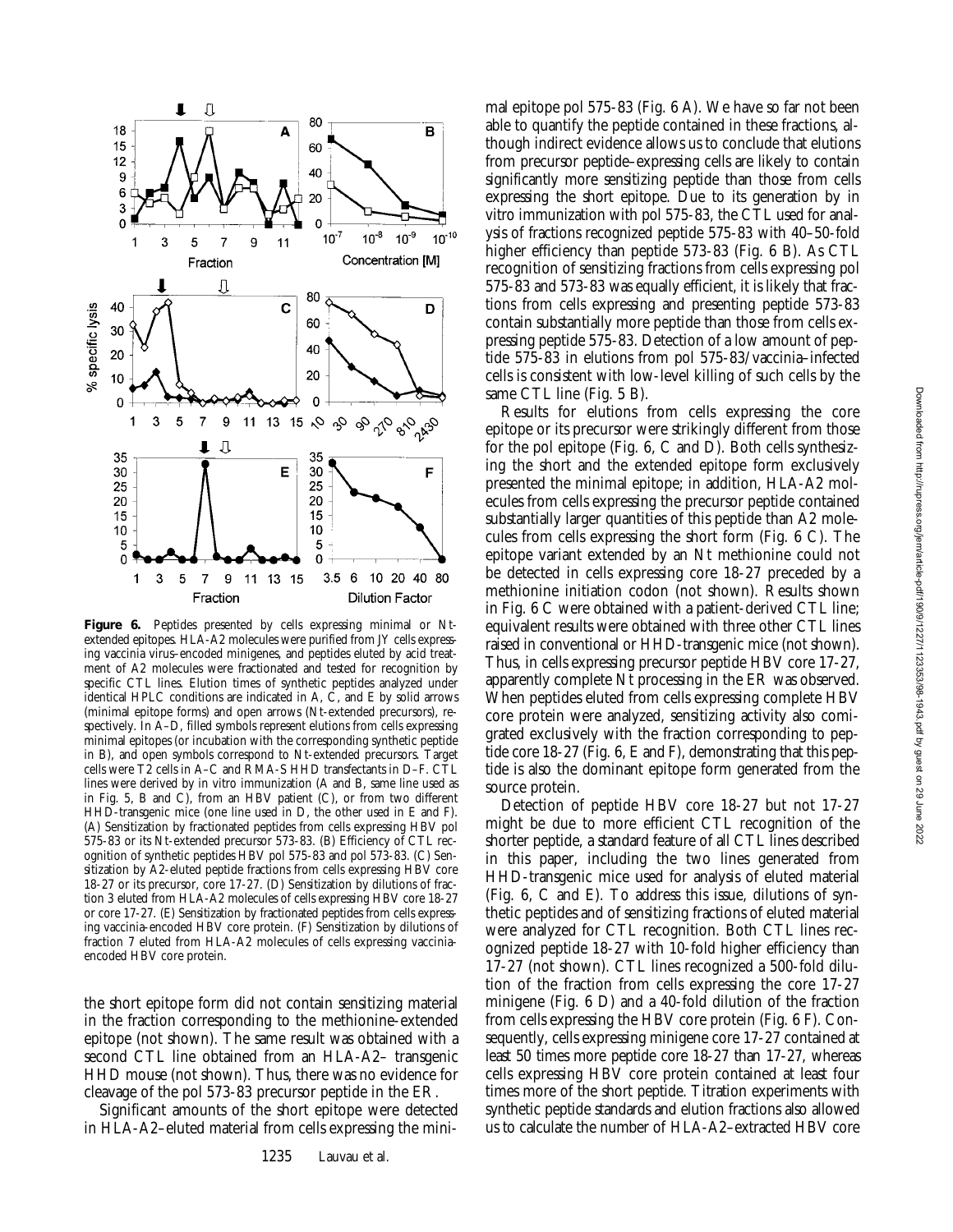18-27 molecules per cell. This number was 3,610 for cells expressing the core 17-27 minigene, 438 for the core 18-27 minigene, and 20 for core protein.

## **Discussion**

Two principal novel findings emerge from this study: (a) the selectivity of human TAP can have a substantial biological impact on peptide entry into the ER and (b) similar to signal peptide or Jaw 1–coupled epitopes, TAP-transported peptides can be modified by a highly efficient aminopeptidase activity in the ER. To our knowledge, this is the first conclusive demonstration that the human peptide transporter can participate in peptide selection for presentation by HCI molecules. Thus, previously established rules governing peptide affinity for human TAP (8, 14) are biologically relevant.

In a comparison of the data reported here with earlier demonstrations of the biological impact of murine and rat TAP-B transporters (10, 12), an important difference needs to be emphasized. Significant biological effects of peptide selection by restrictive rodent transporters have been demonstrated in settings where TAP and MHC preferences for Ct peptide residues were incompatible. Due to the absence of Ct peptide processing in the ER (10), these incompatibilities cannot be compensated for after TAP transport and impair the efficiency of class I antigen processing so severely that incompatible TAP/MHC combinations have not survived in rat evolution (11). This study addresses the biological impact of TAP selection in a setting where Ct preferences of TAP and MHC class I molecules are adapted overall (as is the case in humans), and some peptides display low TAP affinities due to Nt as well as Ct sequence elements. In this setting, we find a dramatic effect of TAP affinity similar to previous studies of rodent transporters. However, in the absence of an overwhelming conflict between Ct preferences of human TAP and MHC class I molecules, transport of Nt-extended peptides followed (when required) by Nt processing in the ER allows highly efficient presentation of epitopes with very low TAP affinities. This suggests that, in humans, high permissiveness of the class I processing system downstream from proteolytic peptide generation is not due to absence of selectivity of TAP transporters but to a combination of TAP transport of epitope variants with Nt peptide processing in the ER.

Our analysis of a panel of HBV- and HCV-derived peptides (Fig. 1), with many of them representing in vivo immunodominant epitopes (37), suggests that precursor peptide selection by human TAP is a relatively common occurrence for HLA-A2–presented peptides. The frequent requirement for ER processing of ligand precursors for this molecule is likely to reflect the poor compatibility of HLA-A2 and TAP preferences. In a recent analysis of the compatibility of human TAP preferences with those of nine HCI molecules, HLA-A2 ligands showed the poorest and HLA-B27 ligands the best adaptation to TAP selectivity (14). However, close analysis of the TAP affinities of in vivo antigenic HBV peptides (Fig. 1) suggests that antigen processing

may favor peptides that do not require ER processing. Whereas only 2/12 peptides with very low TAP affinities  $(IC_{50} > 1,000)$  are known to be antigenic in vivo, this is the case for 3/6 peptides with intermediate to high TAP affinities (IC $_{50}$  < 100). This may indicate limited efficiency of the ER aminopeptidase or a requirement of specific flanking sequences for its activity.

As it is not possible to quantitate antigenic peptides in the cytosol, we do not know the expression levels of the minigene-expressed epitope forms. In a study by Anton et al., vaccinia virus–expressed, MHC class I–bound epitopes were detected at at least 50,000 copies per cell (45). We cannot entirely rule out that 9- or 10-mer epitope forms are produced at lower levels than 11-mer precursors, although there is no experimental evidence supporting this hypothesis. However, in complete accordance with results obtained with minigene-infected cells, synthetic precursor peptides assembled much more efficiently with HLA-A2 in permeabilized cells than shorter minimal epitopes. This suggests strongly that the dramatic difference between the efficiencies of sensitizations by minigene-expressed precursor and minimal peptides was due to more efficient TAP transport of precursors and not to lower expression of shorter epitope forms. We therefore conclude that, in the studied cases, high cytosolic concentrations of minimal epitopes could not compensate completely for low TAP affinities. It is likely that ER entry of minimal or extended epitope forms produced at physiological, i.e., lower concentrations generally requires higher TAP affinities than in the case of the two HBV-derived epitopes and their variants.

For the core 18-27 epitope, we were able to determine the nature and number of peptide molecules eluted from HLA-A2 molecules of cells expressing different epitope forms. This analysis revealed that peptide core 18-27 is the dominant HLA-A2–bound epitope form in cells expressing its precursor 17-27 and also in cells expressing the complete HBV core protein. Thus, in the case of this immunodominant HBV epitope, the naturally processed epitope form is excluded from the ER by low TAP affinity, demonstrating that TAP-imposed ER import of epitope precursors for luminal processing plays a role in natural antigen processing. Whatever the nature of precursor peptides of core 18-27 generated by cytosolic degradation of the HBV core protein, such precursor peptides must undergo ER processing similar to peptide core 17-27. Quantitative analysis of eluted fractions also demonstrated almost 10-fold higher amounts of core 18-27 peptide in elutions from cells expressing the precursor peptide, as compared with cells expressing the minimal peptide. The relatively low number of 20 peptide molecules per cell expressing HBV core is compatible with immunodominance of this epitope in HBVinfected patients. As few as three peptide molecules per cell can give rise to efficient CTL lysis (46). Anton et al. found a low number of 30 molecules per cell for an immunodominant viral epitope generated from the vacciniaencoded source protein; as in this study, peptide copy number was dramatically increased upon expression of the epitope as minigene (45). Results of Pamer et al. also suggest that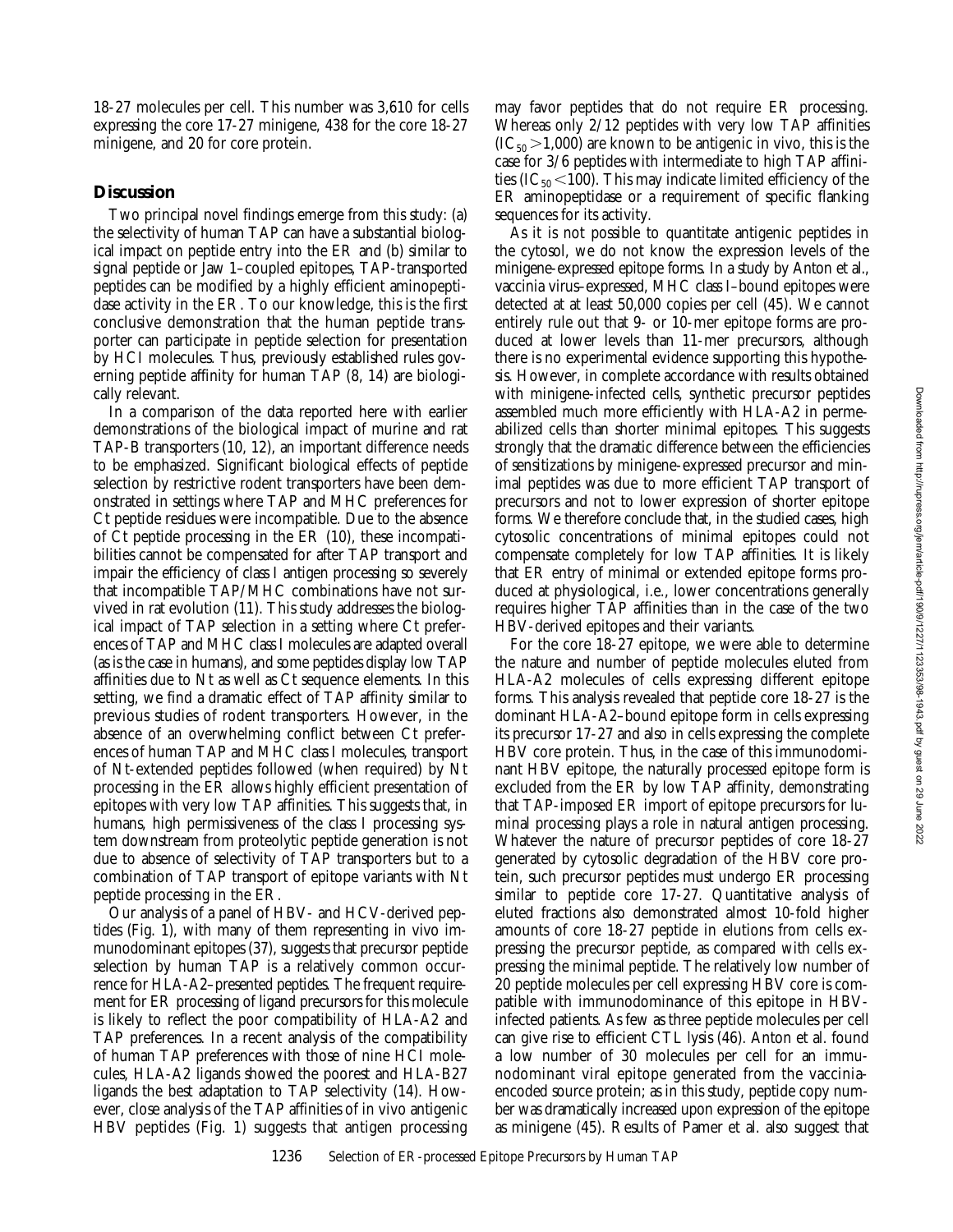immunodominance does not require high peptide copy numbers (47).

The relatively high peptide copy number in cells expressing the core 18-27 minigene clearly conflicts with CTL recognition of vaccinia-infected targets (Fig. 5); three independent CTL lines from different individuals recognized targets expressing whole core protein with high efficiency but targets expressing core 18-27 barely or not at all. We propose that the number of 438 peptide molecules per cell may be due to binding of cytosolic peptides to HLA-A2 molecules during overnight incubation of cell lysates for A2 immunoprecipitation. Although current consensus holds that antigenic peptides can only be recovered from cells expressing a restricting MHC class I molecule (1, 48), to our knowledge there is no experimental evidence to rule out that peptide–MHC complexes can be formed after cell lysis. Based on reports that as many as 50,000 peptides per cell can be presented by MHC class I molecules in cells expressing vaccinia-encoded minigenes (45), it can conservatively be assumed that at least 100,000 peptide molecules per cell are synthesized in such cells. Provided that these peptides are not (or not entirely) degraded and at least partly set free in detergent lysates, this would correspond to a maximum peptide concentration of 8 nM during immunoprecipitation of HLA-A2 under the conditions employed in this study. This concentration is not very far from the  $K<sub>D</sub>$  of 40 nM of peptide core 18-27 (Lauvau, G., and P.M. van Endert, unpublished data). Corroboration of the hypothesis of cytosolic peptide association with HLA-A2 after cell lysis will require lysate mixing experiments followed by peptide elution and analysis.

Based on the identification of epitopes that cannot enter the ER in their minimal form, we have been able to study ER processing of TAP-translocated peptides. We find that precursor peptide pol 573-83 is presented without modification, presumably due to its high-affinity binding to HLA-A2; efficient binding of up to 12-mer peptides to HLA-A2 has been reported previously (49). Apparently complete processing of precursor peptide core 17-27 with low HLA-A2 affinity suggests that ER processing of precursor peptides may be controlled by HCI binding affinity but unaffected by peptide length; both precursor peptides are 11-mers.

Although the reported data establish clearly that TAPtransported precursor peptides can be processed in the ER, it remains unclear whether the involved mechanism is identical to that implicated in release of epitopes coupled to signal sequences (19). We have so far not been able to investigate in our system the effect of protease inhibitors that have been reported to inhibit assembly of signal sequence– derived peptides with HLA-A2 (50). Although the observation of an unusual length of signal sequence–derived peptides in TAP-deficient cells (27) may indicate distinct peptide maturation mechanisms in the two cases, involvement of an identical or similar mechanism is suggested by the apparent lack of Ct processing in both systems (19, 21). It is also possible that several proteolytic events are involved in epitope generation from signal sequences, only one of which also acts on peptides delivered by TAP.

We can now only speculate on the mechanism of Nt peptide processing. Our analysis of HLA-A2–eluted peptides may provide clues in this regard. Nt peptide processing may be carried out by a fluid phase or directly HCI-associated aminopeptidase. Although both scenarios could explain processing of precursor core 17-27, the complete absence of processing of precursor pol 573-83, as detected in elutions, is difficult to reconcile with random fluid phase processing. We therefore favor the alternative scenario, in which unstable HCI association of Nt-extended epitope precursors would be detected by a sensor mechanism integrated into or coupled to the putative peptidase. Sensor and processing mechanisms may preferentially associate with HCI molecules interacting with TAP–tapasin complexes. This hypothesis could also account for the frequent finding of long peptides bound to HLA-A2 in TAP-deficient cells and to HLA-B27 in normal cells; a recent report suggests that HLA-B27 may frequently assemble with peptides in a tapasin-independent fashion (26). Several proteins involved in peptide loading on HCI molecules are candidates for the putative role of aminopeptidase. These include HCI molecules themselves (51), the ER-resident chaperone gp96 (52), and the putative chaperone tapasin (4).

We gratefully acknowledge technical help by H. Cohen and P. Fowler throughout this study.

This work was supported by institutional grants from INSERM to P.M. van Endert and by National Institutes of Health grants RO1-AI20001 and RO1-CA40489 to F.V. Chisari.

Address correspondence to Peter van Endert, INSERM U25, 161 rue de Sèvres, 75743 Paris cedex 15, France. Phone: 33-1-44492563; Fax: 33-1-43062388; E-mail: vanendert@necker.fr

*Submitted: 30 October 1998 Revised: 26 July 1999 Accepted: 26 August 1999*

#### **References**

- 1. Pamer, E., and P. Cresswell. 1998. Mechanisms of MHC class I–restricted antigen processing. *Annu. Rev. Immunol.* 16: 323–358.
- 2. Tanaka, K., N. Tanahashi, C. Tsurumi, K.Y. Yokota, and N.

Shimbara. 1997. Proteasomes and antigen processing. *Adv. Immunol.* 64:1–38.

3. Hansen, T.H., and D.R. Lee. 1997. Mechanism of class I assembly with beta 2 microglobulin and loading with peptide.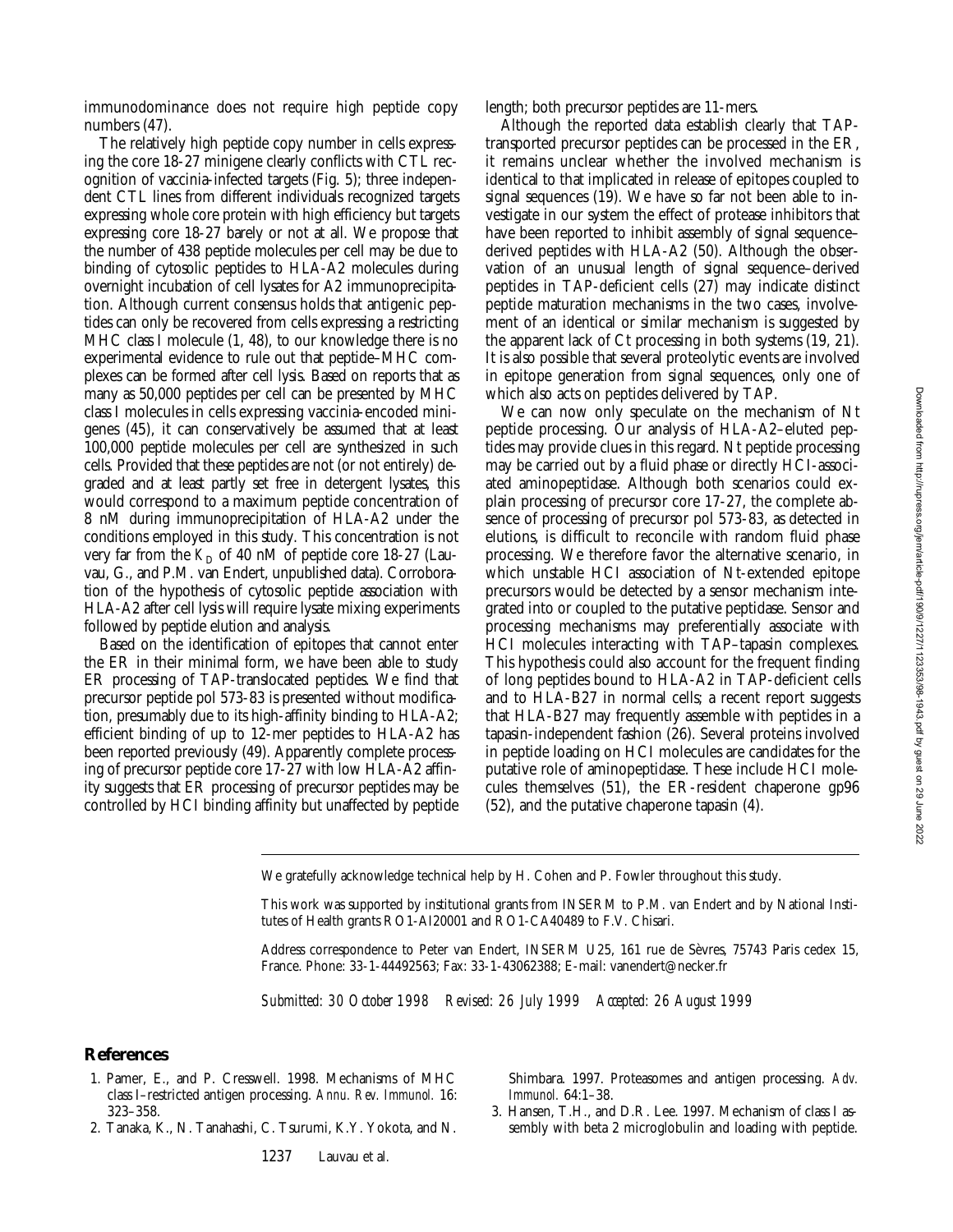*Adv. Immunol.* 64:105–137.

- 4. Ortmann, B., J. Copeman, P.J. Lehner, B. Sadasivan, J.A. Herberg, A.G. Grandea, S.R. Riddell, R. Tampe, T. Spies, J. Trowsdale, et al. 1997. A critical role for tapasin in the assembly and function of multimeric MHC class I-TAP complexes. *Science.* 277:1306–1309.
- 5. Deng, Y., J.W. Yewdell, L.C. Eisenlohr, and J.R. Bennink. 1997. MHC affinity, peptide liberation, T cell repertoire, and immunodominance all contribute to the paucity of MHC class I-restricted peptides recognized by antiviral CTL. *J. Immunol.* 158:1507–1515.
- 6. Sette, A., A. Vitiello, B. Reherman, P. Fowler, R. Nayersina, W.M. Kast, C.J. Melief, C. Oseroff, L. Yuan, J. Ruppert, et al. 1994. The relationship between class I binding affinity and immunogenicity of potential cytotoxic T cell epitopes. *J. Immunol.* 153:5586–5592.
- 7. Momburg, F., J.J. Neefjes, and G. Hämmerling. 1994. Peptide selection by MHC-encoded TAP transporters. *Curr. Opin. Immunol.* 6:32–37.
- 8. van Endert, P.M., D. Riganelli, G. Greco, K. Fleischhauer, J. Sidney, A. Sette, and J.-F. Bach. 1995. The peptide-binding motif for the human transporter associated with antigen processing. *J. Exp. Med.* 182:1883–1895.
- 9. Gubler, B., S. Daniel, E.A. Armandola, S. Caillat-Zucman, and P.M. van Endert. 1998. Substrate selection by transporters associated with antigen processing occurs during peptide binding to TAP. *Mol. Immunol.* 35:427–433.
- 10. Powis, S.J., L.L. Young, E. Joly, P.J. Barker, L. Richardson, R.P. Brandt, C.J. Melief, J.C. Howard, and G.W. Butcher. 1996. The rat *cim* effect: TAP allele-dependent changes in a class I MHC anchor motif and evidence against C-terminal trimming of peptides in the ER. *Immunity.* 4:159–166.
- 11. Joly, A.L., A.L. Le Rolle, A.L. Gonzalez, W.J. Mehling, W.J. Stevens, W.J. Coadwell, J.C. Hunig, J.C. Howard, and G.W. Butcher. 1998. Co-evolution of rat TAP transporters and MHC class I RT1-A molecules. *Curr. Biol.* 8:169–172.
- 12. Yellen-Shaw, A.J., C.E. Laughlin, R.M. Metrione, and L.C. Eisenlohr. 1997. Murine transporter associated with antigen presentation (TAP) preferences influence class I–restricted T cell responses. *J. Exp. Med.* 186:1655–1662.
- 13. Momburg, F., J. Roelse, J.C. Howard, G.W. Butcher, G.J. Hämmerling, and J.J. Neefjes. 1994. Selectivity of MHCencoded peptide transporters from human, mouse and rat. *Nature.* 367:648–651.
- 14. Daniel, S., V. Brusic, S. Caillat-Zucman, N. Petrovsky, L. Harrison, D. Riganelli, F. Sinigaglia, F. Gallazzi, J. Hammer, and P.M. van Endert. 1998. Relationship between peptide selectivities of human transporters associated with antigen processing and HLA class I molecules. *J. Immunol.* 161:617–624.
- 15. Neisig, A., J. Roelse, A.J. Sijts, F. Ossendorp, M.C. Feltkamp, W.M. Kast, C.J. Melief, and J.J. Neefjes. 1995. Major differences in transporter associated with antigen presentation (TAP)-dependent translocation of MHC class I-presentable peptides and the effect of flanking sequences. *J. Immunol.* 154:1273–1279.
- 16. Vijh, S., I.M. Pilip, and E.G. Pamer. 1998. Effect of antigenprocessing efficiency on in vivo T cell response magnitudes. *J. Immunol.* 160:3971–3977.
- 17. Androlewicz, M.J., and P. Cresswell. 1996. How selective is the transporter associated with antigen processing? *Immunity.* 5:1–5.
- 18. Yewdell, J.W., H.L. Snyder, I. Bacik, L.C. Anton, Y. Deng, T.W. Behrens, T. Bachi, and J.R. Bennink. 1998. TAP-

independent delivery of antigenic peptides to the endoplasmic reticulum: therapeutic potential and insights into TAP-dependent antigen processing. *J. Immunother.* 21:127–131.

- 19. Snyder, H.L., I. Bacik, J.W. Yewdell, T.W. Behrens, and J.R. Bennink. 1998. Promiscuous liberation of MHC-class I-binding peptides from the C termini of membrane and soluble proteins in the secretory pathway. *Eur. J. Immunol.* 28:1339–1346.
- 20. Snyder, H.L., J.W. Yewdell, and J.R. Bennink. 1994. Trimming of antigenic peptides in an early secretory compartment. *J. Exp. Med.* 180:2389–2394.
- 21. Elliott, T., A. Willis, V. Cerundolo, and A. Townsend. 1995. Processing of major histocompatibility class I–restricted antigens in the endoplasmic reticulum. *J. Exp. Med.* 181:1481– 1491.
- 22. Snyder, H.L., I. Bacik, J.R. Bennink, G. Kearns, T.W. Behrens, T. Bachi, M. Orlowski, and J.W. Yewdell. 1997. Two novel routes of transporter associated with antigen processing (TAP)-independent major histocompatibility complex class I antigen processing. *J. Exp. Med.* 186:1087–1098.
- 23. Koopmann, J.O., M. Post, J.J. Neefjes, G.J. Hämmerling, and F. Momburg. 1996. Translocation of long peptides by transporters associated with antigen processing (TAP). *Eur. J. Immunol.* 26:1720–1728.
- 24. Niedermann, G., G. King, S. Butz, U. Birsner, R. Grimm, J. Shabanowitz, D.F. Hunt, and K. Eichmann. 1996. The proteolytic fragments generated by vertebrate proteasomes: structural relationships to major histocompatibility complex class I binding peptides. *Proc. Natl. Acad. Sci. USA.* 93:8572– 8577.
- 25. Urban, R.G., R.M. Chicz, W.S. Lane, J.L. Strominger, A. Rehm, M.J. Kenter, F.G. Uytdehaag, H. Ploegh, B. Uchanska-Ziegler, and A. Ziegler. 1994. A subset of HLA-B27 molecules contains peptides much longer than nonamers. *Proc. Natl. Acad. Sci. USA.* 91:1534–1538.
- 26. Peh, C.A., S.R. Burrows, M. Barnden, R. Khanna, P. Cresswell, D.J. Moss, and J. McCluskey. 1998. HLA-B27-restricted antigen presentation in the absence of tapasin reveals polymorphism in mechanisms of HLA class I peptide loading. *Immunity.* 8:531–542.
- 27. Wei, M.L., and P. Cresswell. 1992. HLA-A2 molecules in an antigen-processing mutant cell contain signal sequencederived peptides. *Nature.* 356:443–446.
- 28. Nayersina, R., P. Fowler, S. Guilhot, G. Missale, A. Cerny, H.J. Schlicht, A. Vitiello, R. Chesnut, J.L. Person, A.G. Redeker, et al. 1993. HLA A2 restricted cytotoxic T lymphocyte responses to multiple hepatitis B surface antigen epitopes during hepatitis B virus infection. *J. Immunol.* 150:4659–4671.
- 29. Cerny, A., J.G. McHutchison, C. Pasquinelli, M.E. Brown, M.A. Brothers, B. Grabscheid, P. Fowler, M. Houghton, and F.V. Chisari. 1995. Cytotoxic T lymphocyte response to hepatitis C virus–derived peptides containing the HLA A2.1 binding motif. *J. Clin. Invest.* 95:521–530.
- 30. Pascolo, S., N. Bervas, J.M. Ure, A.G. Smith, F.A. Lemonnier, and B. Perarnau. 1997. HLA-A2.1-restricted education and cytolytic activity of  $CD8^+$  T lymphocytes from  $\beta$ 2 microglobulin ( $\beta$ 2m) HLA-A2.1 monochain transgenic H-2Db  $\beta$ 2m double knockout mice. *J. Exp. Med.* 185:2043–2051.
- 31. Neefjes, J.J., F. Momburg, and G.J. Hammerling. 1993. Selective and ATP-dependent translocation of peptides by the MHC-encoded transporter. *Science.* 261:769–771.
- 32. Androlewicz, M.J., K.S. Anderson, and P. Cresswell. 1993. Evidence that transporters associated with antigen processing translocate a major histocompatibility complex class I-bind-